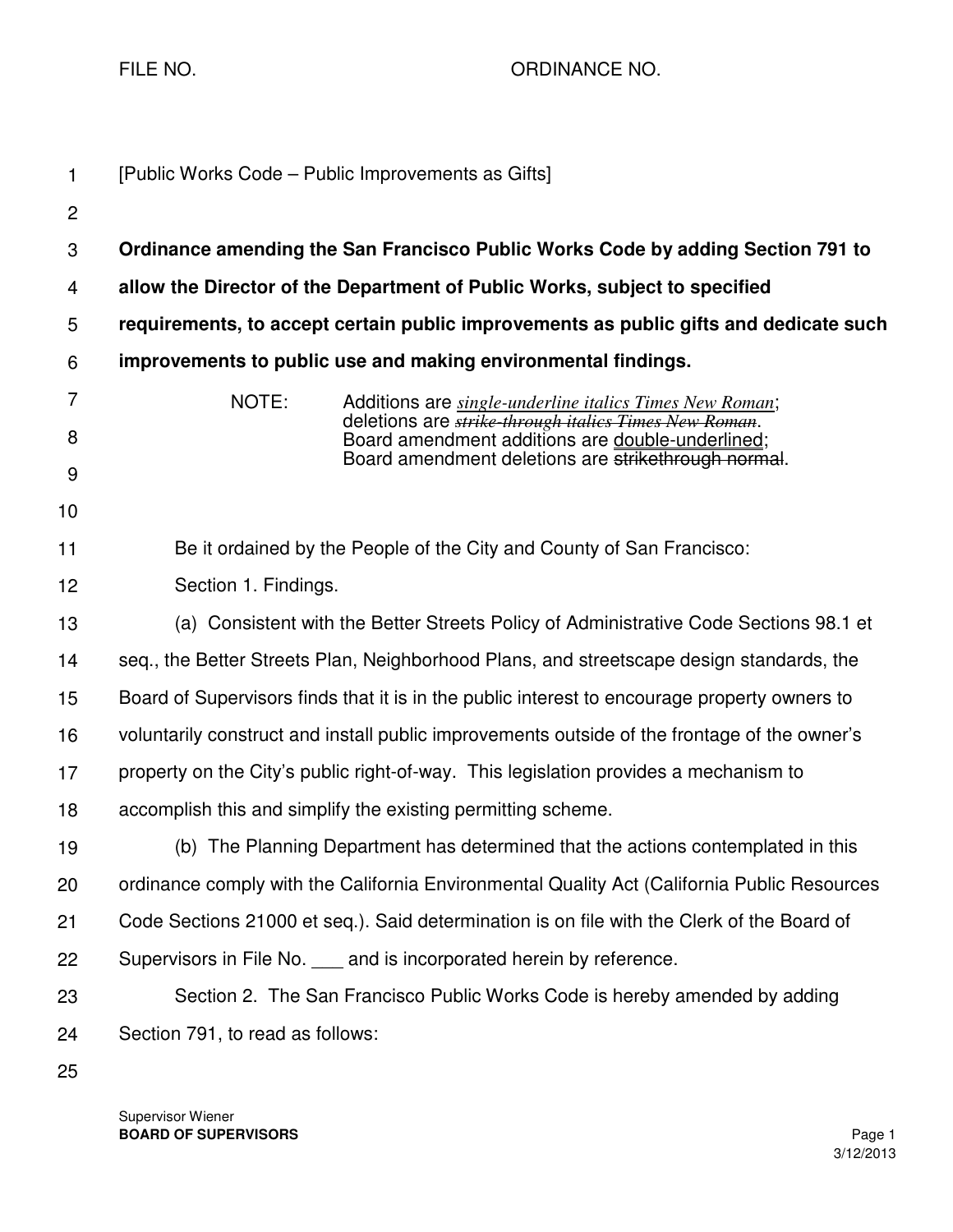## *SEC. 791. PUBLIC IMPROVEMENTS GIFT ACCEPTANCE AND PUBLIC*

## 2 *DEDICATION.*

1

- 3 4 5 *(a) Definitions. "Immediate Property Frontage" refers to that portion of the public right-of-way from the back of curb to the adjacent property line for the length of the entire property.*
- 6 *"Public Improvements" shall be defined as physical improvements to the public right-of-way*
- 7 *intended to promote pedestrian and bicycle safety, to provide increased sidewalk area for pedestrians,*
- 8 *and to promote environmentally sound street design, and to enhance the aesthetic appeal of streets.*
- 9 *Such improvements include, but shall not be limited to, sidewalk widening, sidewalk widening at*
- 10 *corners, medians, raised pedestrian crossings, and bicycle facilities, and are generally described in the*
- 11 *Better Streets Plan or its successor document, Neighborhood Plans, or neighborhood streetscape plans.*
- 12 *(b) Gift Acceptance of Public Improvements. Notwithstanding the limit on administrative*
- 13 *acceptance of public gifts in Administrative Code Section 10.100-305, the Director of Public Works is*
- 14 *authorized to accept as gifts on behalf of the City and County of San Francisco certain Public*
- 15 *Improvements within the Department's permitting and maintenance jurisdiction subject to the*
- 16 *limitations as set forth in this Section 791. Such gift acceptance is subject to all other laws, rules, and*
- 17 *regulations governing acceptance of public gifts. All such gifts shall be made by an irrevocable offer of*
- 18 *dedication.*
- 19 *(c) Location of Public Improvements and Consistency with applicable Plans.*
- 20 *(1) The subject Public Improvements shall be located on the public right-of-way outside of the*
- 21 *Immediate Property Frontage of the property owner and be consistent with the Better Streets Plan or*
- 22 *applicable Neighborhood Plan or neighborhood streetscape plan. Generally, such Public*
- 23 *Improvements shall be within 500 feet of the Immediate Property Frontage.*
- 24 *(2) Notwithstanding the locational requirement of Subsection (c)(1) above, a gift of Public*
- 25 *Improvements also may be made if the owner constructs a sidewalk bulb-out within the Immediate*

Supervisor Wiener **BOARD OF SUPERVISORS** Page 2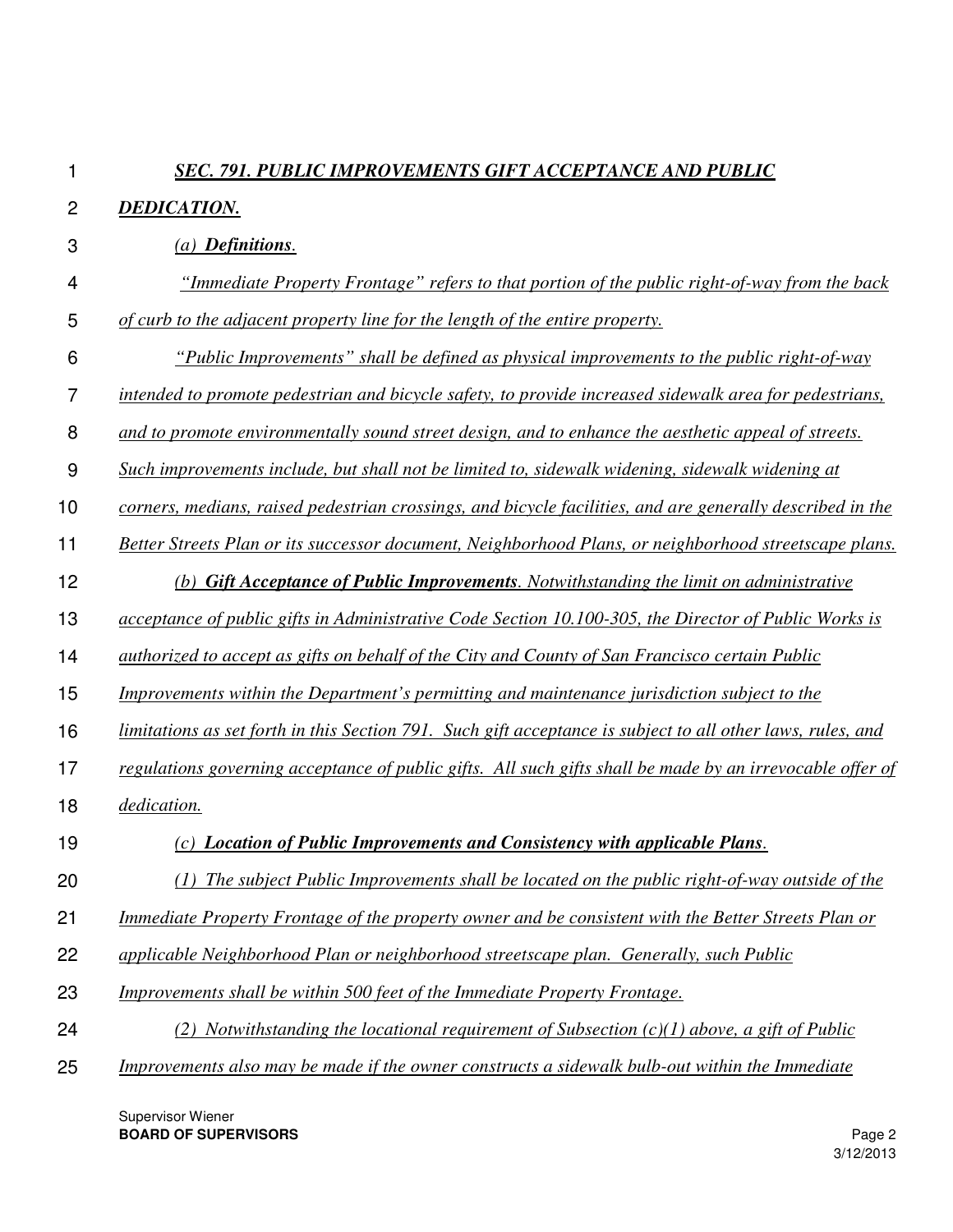|  | Property Frontage. Such sidewalk bulb-out shall satisfy all other provisions of this Section. Any such |  |
|--|--------------------------------------------------------------------------------------------------------|--|
|  |                                                                                                        |  |

- 2 *gift shall be applicable only to that additional portion of sidewalk necessary to construct the sidewalk*
- 3 *bulb-out in relation to the then existing official sidewalk width. In such instances, the Department of*
- 4 *Public Works official maps shall delineate the division of responsibility between the City and the*
- 5 *property owner under Public Works Code Section 706.*
- 6 *(d) Limitation of Gift Acceptance to Department of Public Works Jurisdiction. The Public*
- 7 *Improvements subject to the gift acceptance shall be only those improvements within the Department's*
- 8 *permitting and maintenance jurisdiction. Public Improvements that fall within the maintenance*
- 9 *jurisdiction of other departments shall not be subject to the terms of this Section.*
- 10 *(e) Public Improvements Subject to All Other Applicable City Approvals. The Public*
- 11 *Improvements shall be subject to all City Department reviews, approvals, and permitting that otherwise*
- 12 *would apply to such projects.*
- 13 *(f) Departmental Approval by Street Improvement Permit. The Department shall approve*
- 14 *such Public Improvements pursuant to a street improvement permit as set forth in Public Works Code*
- 15 *Article 2.4 for accepted streets or Article 9 for unaccepted streets and said permit shall be*
- 16 *accompanied by security as required by the Department. Said permit may be combined with other*
- 17 *Departmental permits associated with the subject project.*
- 18 *(g) Gift to Include Cost of Maintenance. The gift for such Public Improvements shall be*
- 19 *accompanied by a maintenance endowment of at least 20% of the estimated cost of construction of the*
- 20 *Improvements as determined by the City Engineer; provided, however, that the Director may reduce*
- 21 *the cost of this endowment, but in no case shall the reduction be less than 10% of the cost of*
- 22 *construction of the Improvements. The Department shall deposit all such maintenance funds into a*
- 23 *public improvement gift maintenance account.*
- 24 *(h) Public Improvement Gift Maintenance Fund. There is hereby created a Public*
- 25 *Improvement Gift Maintenance Fund wherein all funds received under the provisions of this Section*

Supervisor Wiener **BOARD OF SUPERVISORS** Page 3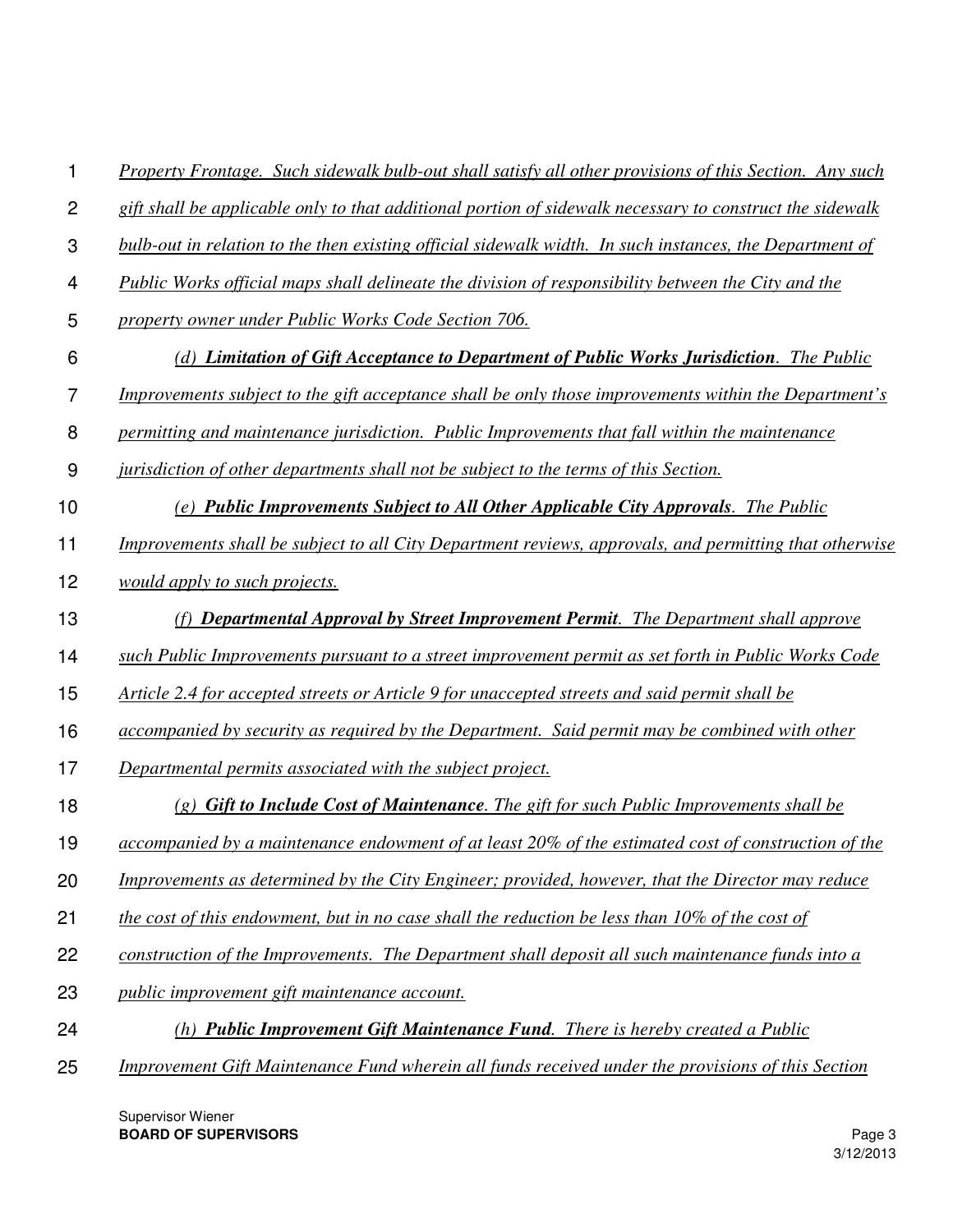1 *shall be deposited. All expenditures from the Fund shall be for administrative, engineering, legal, or*

- $\mathcal{P}$ *technical work related to the maintenance of such improvements and equipment directly related to such*
- 3 *maintenance, including but not limited to labor costs and any future construction associated with the*
- 4 *Public Improvements. All such expenditures are hereby appropriated for said purposes.*
- 5 *(i) Acceptance and Dedication of Public Improvements. The Board of Supervisors delegates*
- 6 *authority to the Director of Public Works to accept and dedicate the Public Improvements for public*
- 7 *use, designate them for any or all public street and roadway purposes, and accept the Improvements*
- 8 *for City maintenance and liability purposes once the City Engineer has determined that the Public*
- 9 *Improvements have been constructed according to City standard and the satisfaction of the Department*
- 10 *and are ready for their intended use.*
- 11 *(j) DPW Regulations. In addition to the requirements set forth in this Section, the Director*
- 12 *may adopt such orders, policies, regulations, rules, or standard plans and specifications as he or she*
- 13 *deems necessary in order to preserve and maintain the public health, safety, welfare, and convenience.*
- 14 *Such orders, policies, regulations, or rules may include, but are not limited to, permit application*
- 15 *materials, site conditions, accessibility of sidewalks and streets, submission of as-built plans as a*
- 16 *precondition to acceptance. When such orders, policies, regulations or rules will affect the operations*
- 17 *and enforcement of the Municipal Transportation Agency, the Director of the Department of Public*
- 18 *Works shall consult with and provide an opportunity to comment to the Municipal Transportation*
- 19 *Agency prior to adoption of such orders, policies, regulations, or rules.*
- 20 21 Section 3. Effective Date. This ordinance shall become effective 30 days from the date of passage.
- 22 23 24 Section 4. This section is uncodified. In enacting this Ordinance, the Board intends to amend only those words, phrases, paragraphs, subsections, sections, articles, numbers, punctuation, charts, diagrams, or any other constituent part of the Public Work Code that are
- 25 explicitly shown in this legislation as additions, deletions, Board amendment additions, and

Supervisor Wiener **BOARD OF SUPERVISORS** Page 4